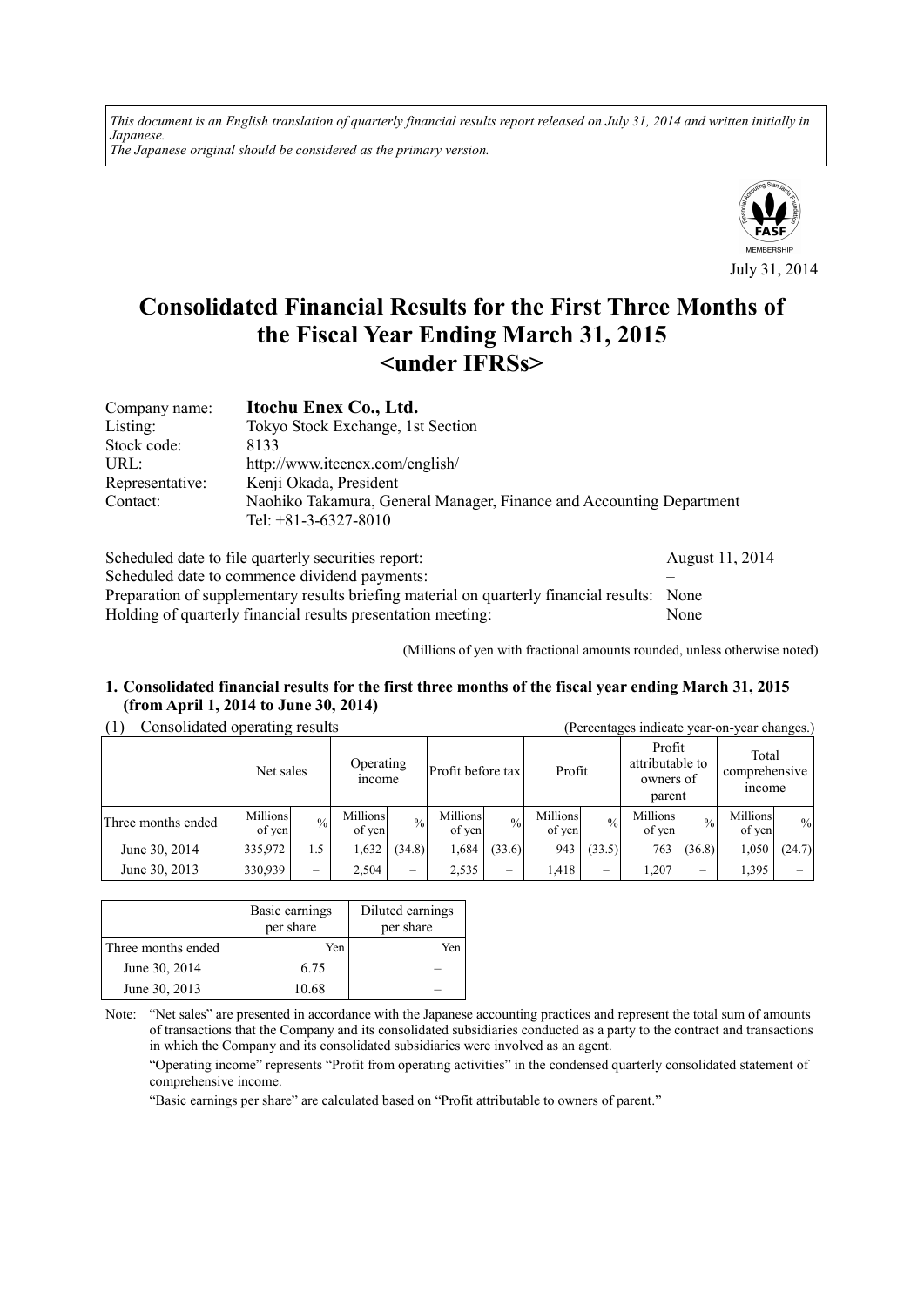### (2) Consolidated financial position

|                | Total assets    | Total equity    | Equity attributable to<br>owners of parent | Ratio of equity<br>attributable to owners<br>of parent to total assets |
|----------------|-----------------|-----------------|--------------------------------------------|------------------------------------------------------------------------|
| As of          | Millions of yen | Millions of yen | Millions of yen                            | $\%$                                                                   |
| June 30, 2014  | 335,609         | 108.592         | 93,659                                     | 27.9                                                                   |
| March 31, 2014 | 321,032         | 103,563         | 94.144                                     | 29.3                                                                   |

## **2. Cash dividends**

|                                                    | Annual cash dividends per share |                        |                   |                 |       |  |
|----------------------------------------------------|---------------------------------|------------------------|-------------------|-----------------|-------|--|
|                                                    | First quarter-end               | Second quarter-<br>end | Third quarter-end | Fiscal year-end | Total |  |
|                                                    | Yen                             | Yen                    | Yen               | Yen             | Yen   |  |
| Fiscal year ended<br>March 31, 2014                | -                               | 8.00                   |                   | 12.00           | 20.00 |  |
| Fiscal year ending<br>March 31, 2015               |                                 |                        |                   |                 |       |  |
| Fiscal year ending<br>March 31, 2015<br>(Forecast) |                                 | 11.00                  |                   | 11.00           | 22.00 |  |

Note: Revisions to the forecasts of cash dividends most recently announced: None

### **3. Consolidated earnings forecasts for the fiscal year ending March 31, 2015 (from April 1, 2014 to March 31, 2015)**

| (Percentages indicate year-on-year changes.) |                 |     |                   |      |                   |       |                                                           |               |           |
|----------------------------------------------|-----------------|-----|-------------------|------|-------------------|-------|-----------------------------------------------------------|---------------|-----------|
|                                              | Net sales       |     | Operating income  |      | Profit before tax |       | Profit attributable to Basic earnings<br>owners of parent |               | per share |
|                                              | Millions of yen |     | % Millions of yen |      | % Millions of yen |       | % Millions of yen                                         | $\frac{0}{0}$ | Yen       |
| Six months ending<br>September 30, 2014      | —               |     |                   |      |                   |       |                                                           |               |           |
| Fiscal year ending<br>March 31, 2015         | 1,600,000       | 6.2 | 13,800            | 16.2 | 13.800            | (0.3) | 7.600                                                     | 6.7           | 67.26     |

Note: Revisions to the consolidated earnings forecasts most recently announced: None

 The Company's performance is evaluated on a fiscal year basis. Accordingly, consolidated earnings forecasts for the first six months of fiscal year are not prepared.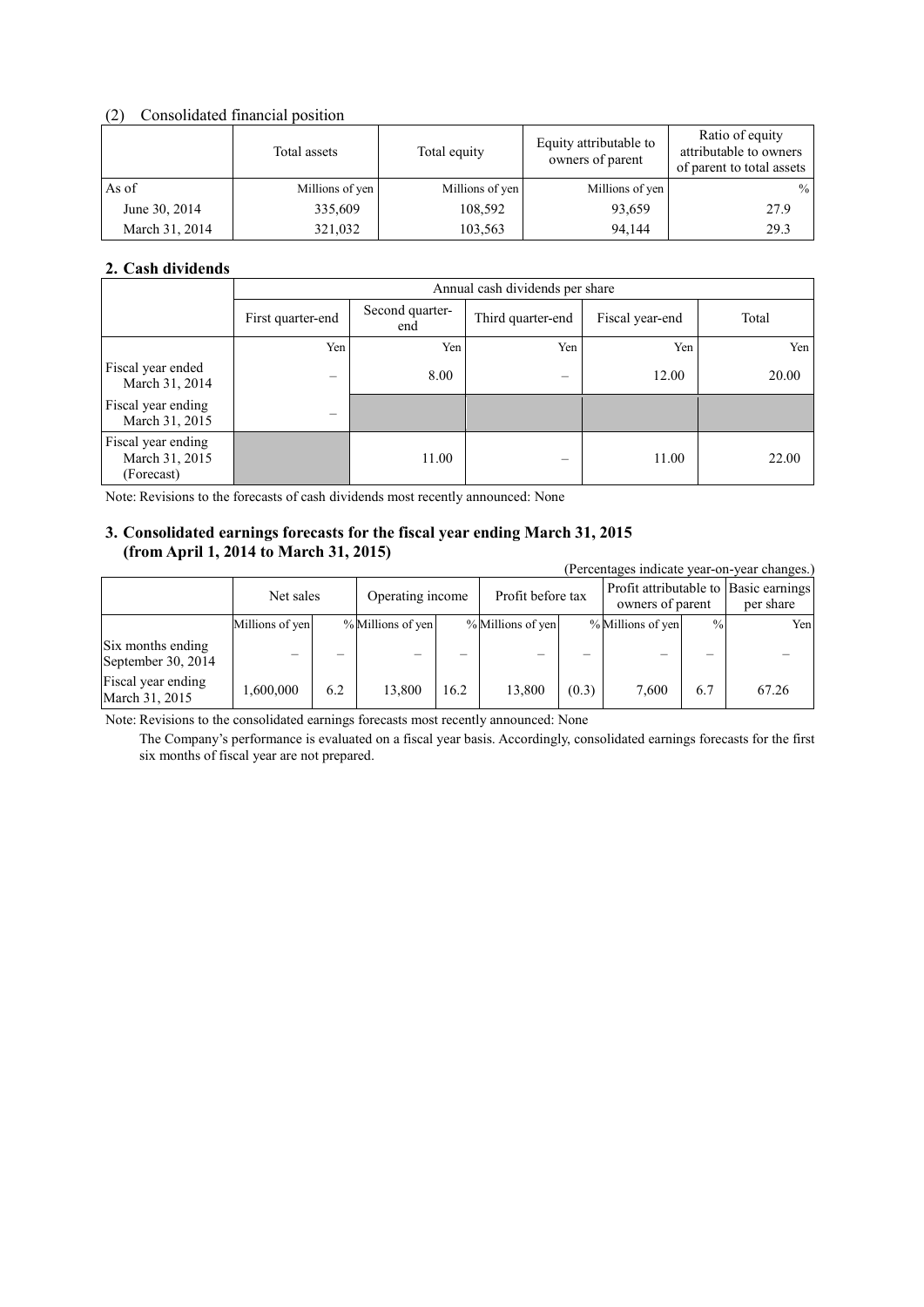#### **\* Notes**

- (1) Changes in significant subsidiaries during the period (changes in specified subsidiaries resulting in the change in scope of consolidation): None
- (2) Changes in accounting policies and changes in accounting estimates
	- a. Changes in accounting policies required by IFRSs: Yes
	- b. Changes in accounting policies other than the above: None
	- c. Changes in accounting estimates: None

For details, please refer to "2. Matters Regarding Summary Information (Notes), (2) Changes in Accounting Policies, Changes in Accounting Estimates, and Restatement of Prior Period Financial Statements" on page 6 of the attached materials.

- (3) Number of issued shares (common shares)
	- a. Total number of issued shares at end of period (including treasury shares)

| As of June 30, $2014$  | 116,881,106 shares |
|------------------------|--------------------|
| As of March $31, 2014$ | 116,881,106 shares |

b. Number of treasury shares at end of period

| As of June 30, $2014$  | 3,890,055 shares |
|------------------------|------------------|
| As of March $31, 2014$ | 3,890,015 shares |

c. Average number of outstanding shares during period (cumulative from the beginning of the fiscal year)

| For the three months ended June 30, 2014 | 112,991,081 shares |
|------------------------------------------|--------------------|
| For the three months ended June 30, 2013 | 112,992,338 shares |

#### \* Indication regarding execution of quarterly review procedures

This quarterly financial results report is out of the scope of the quarterly review procedures that are required by the Financial Instruments and Exchange Act. At the time of disclosure of this quarterly financial results report, the quarterly review procedures for the condensed quarterly financial statements pursuant to the Financial Instruments and Exchange Act are in progress.

\* Proper use of earnings forecasts, and other special notes

The forecasts and other forward-looking statements in this report are based on information currently available to the Company and on certain assumptions deemed to be reasonable by the Company. Actual business and other results may significantly differ from these forecasts due to various factors.

Please refer to "1. Qualitative Information Regarding Results for the First Three Months, (3) Explanation of Consolidated Earnings Forecasts and Other Forward-Looking Statements" on page 5 of the attached materials for the suppositions that form the assumptions for earnings forecasts and cautions concerning the use thereof.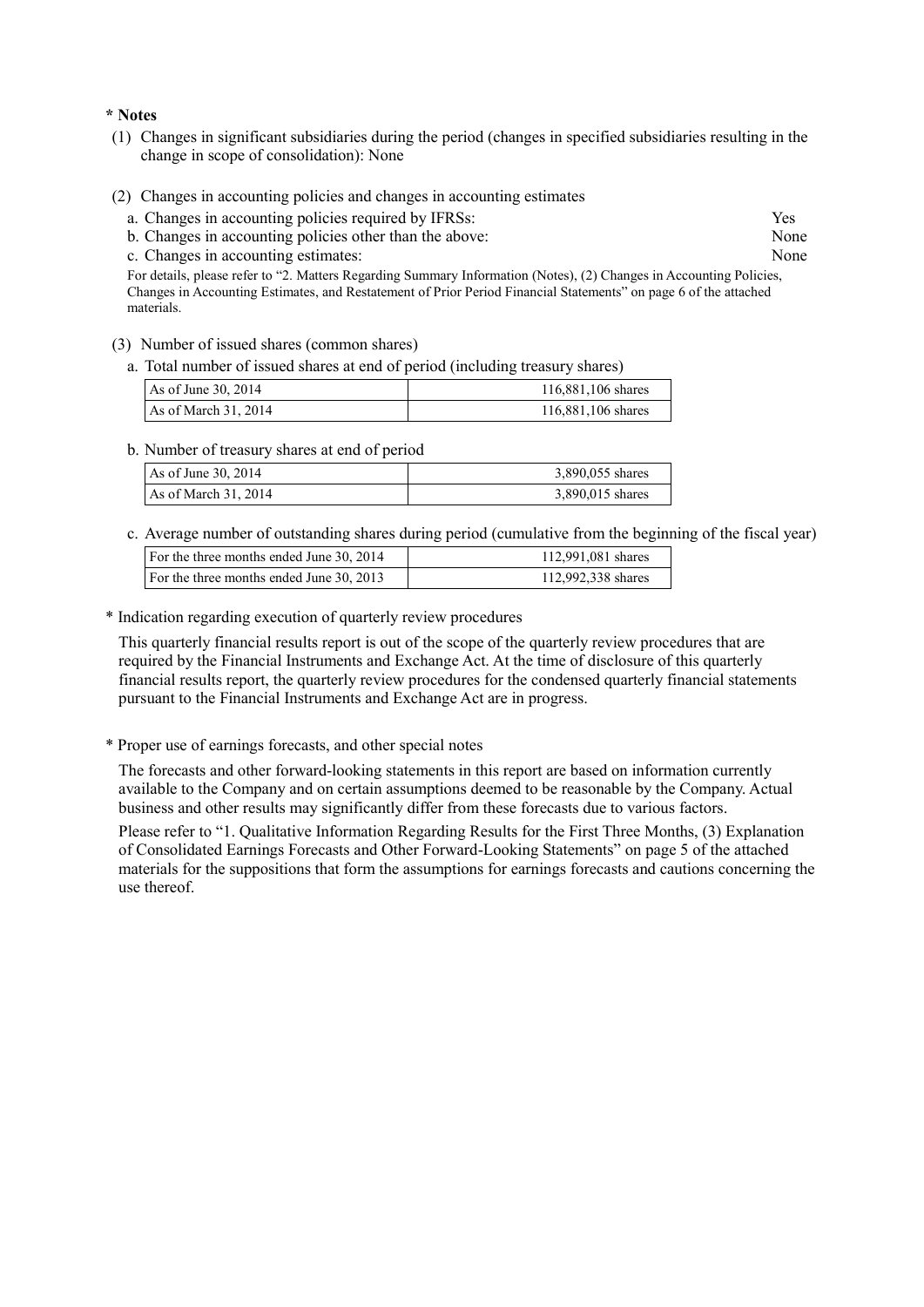## **Contents of Attached Materials**

| (3) Explanation of Consolidated Earnings Forecasts and Other Forward-Looking Statements              |  |
|------------------------------------------------------------------------------------------------------|--|
|                                                                                                      |  |
|                                                                                                      |  |
| (2) Changes in Accounting Policies, Changes in Accounting Estimates, and Restatement of Prior Period |  |
|                                                                                                      |  |
|                                                                                                      |  |
|                                                                                                      |  |
|                                                                                                      |  |
|                                                                                                      |  |
|                                                                                                      |  |
|                                                                                                      |  |
|                                                                                                      |  |
|                                                                                                      |  |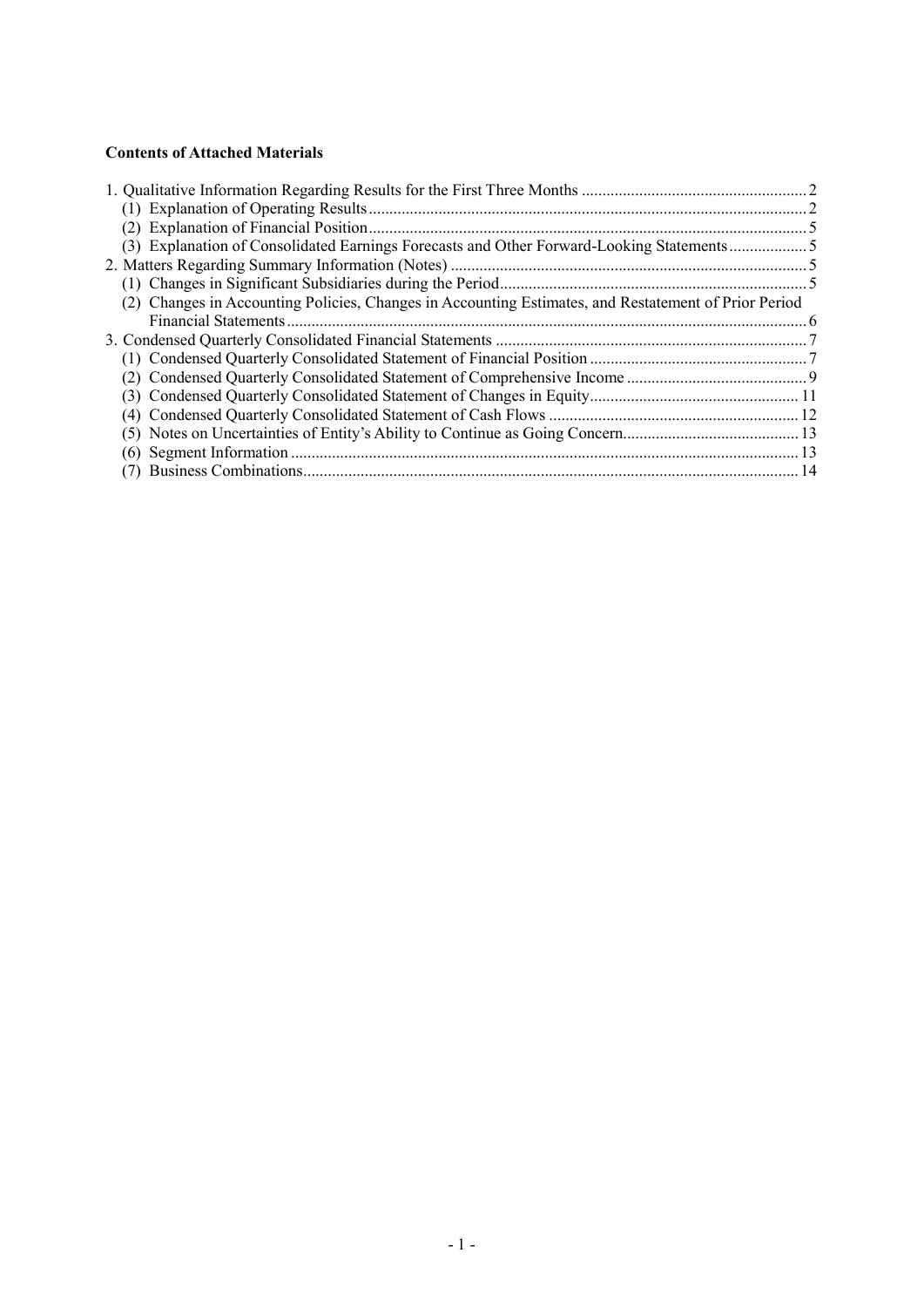## **1. Qualitative Information Regarding Results for the First Three Months**

## **(1) Explanation of Operating Results**

### 1) Results of operations

During the three months ended June 30, 2014, the Japanese economy overall showed positive signs such as increased capital investments resulting from improved corporate earnings underpinned by the effects of the government economic policies and ongoing monetary easing by the Bank of Japan. Meanwhile, in personal consumption, the impact was seen through the pullback in demand in the wake of a surge ahead of the consumption tax hike in April 2014.

In the petroleum products distribution industry, due to the impact of the surge in the crude oil price as a result of geopolitical risks such as the situation in the Ukraine or Iraq and the continuously weakening yen, domestic petroleum product prices were trending high, and also due to the impact of the consumption tax hike, sales volumes decreased from the corresponding period a year earlier, especially for gasoline and kerosene.

On the other hand, with regard to the power market, due to the continued shutdown of nuclear power plant operations, spot prices were high.

In this operating environment, the Itochu Enex Group has formulated its Fiscal 2014 Group Business Plan, "Moving 2014," and pushed ahead with the following six priority measures:

- $\leq$  1  $>$  Transform the petroleum and gas business model
- $\langle 2 \rangle$  Create new businesses to obtain new revenue sources
- $<$  3 > Further expand existing businesses through M&As
- $<$  4  $>$  Develop business base and network for power and utility business
- $\leq$  5  $>$  Develop and cultivate overseas business
- $\leq 6$  > Upgrade "Enex DNA"

As a part of its efforts in promoting these measures, in May, the Company made Osaka Car Life Group Co., Ltd., which has subsidiaries including Nissan Osaka Sales Co., Ltd., into a subsidiary. By so doing the Company made a full-scale entry into the new car sales business and pursues synergies with existing automobile-related businesses.

As a result of the above activities, during the three months ended June 30, 2014, revenue increased 4.3% year on year to ¥226,788 million, with the new consolidation of Osaka Car Life Group Co., Ltd. and others as well as an increase in revenue from the electricity and steam supply business, etc. Through the contribution of the new consolidation to profits, gross profit increased 4.6% year on year to ¥17,155 million, while profit before tax decreased 33.6% year on year to ¥1,684 million, despite an increase in gross profit, due to an increase in expenses resulting from the new consolidation, and by recording loss relating non-current assets. Profit attributable to owners of parent decreased 36.8% year on year to ¥763 million, owing to the decrease in profit before tax.

In addition, with respect to the management indices targeted by the Itochu Enex Group after the application of IFRSs, we use "ROA" (ratio of profit before tax to total assets), "ROE" (ratio of profit to equity attributable to owners of parent) and "EPS" (earnings per share), to improve efficiency of assets and capital.

### 2) Results of operations by segment

#### **Home-Life Division**

In the Home-Life Division, while the sales volume of LP gas decreased slightly from a year earlier, owing to the rather higher average temperatures in Japan compared to the corresponding period a year earlier. In the profit and loss aspect, although a certain level of profitability could be ensured through the gas rate adjustment system employed to deal with fluctuations of the import price of LP gas, profits decreased year on year due to the impact of the decrease in sales volume.

Under such conditions, we started the "Smart Life" campaign in June at Group companies, aiming at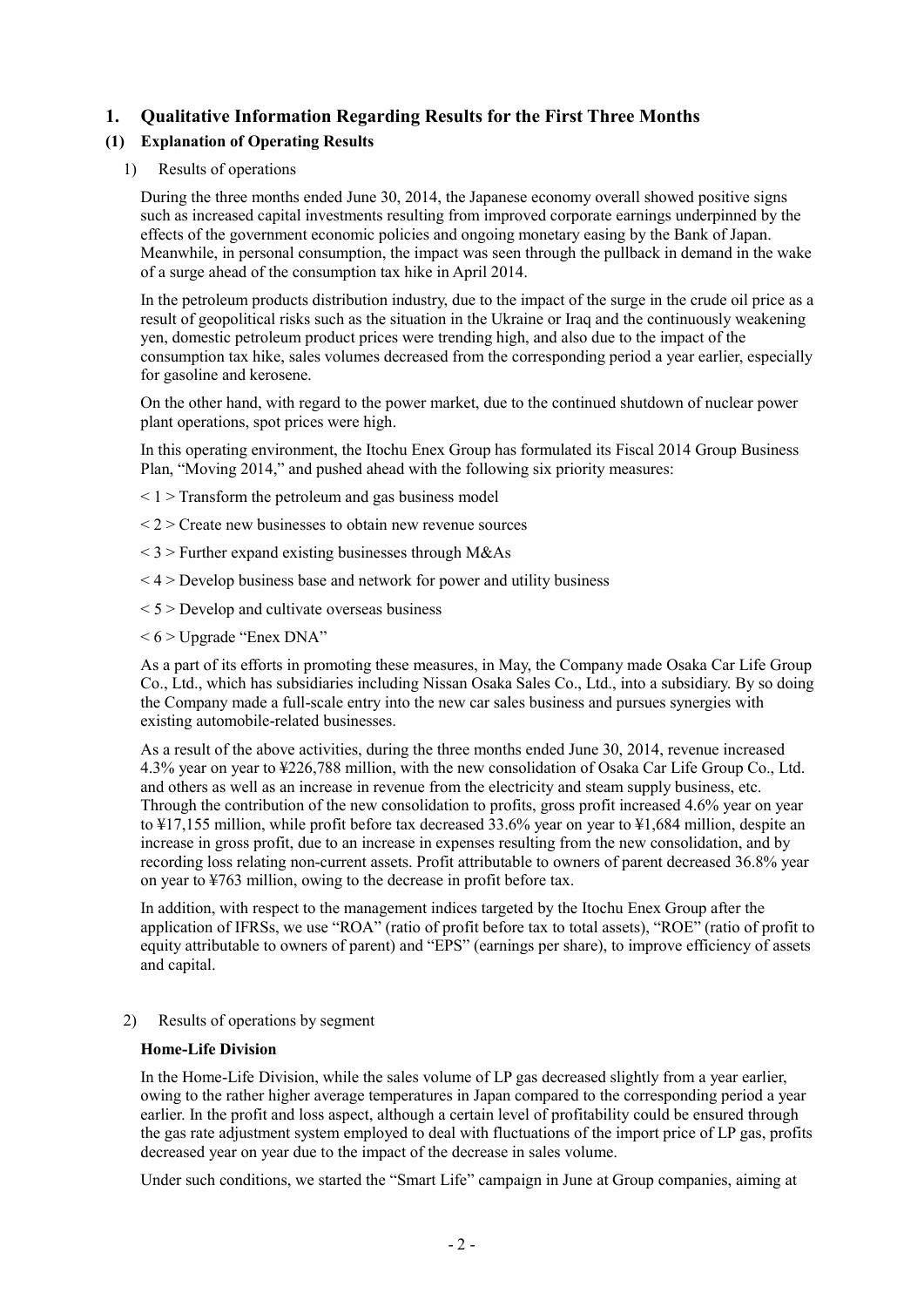promoting the spread of photovoltaic power generation systems, ENEFARM residential fuel cells, and high-performance and high-efficiency gas equipment. In addition, in July, we launched the "All Japan Appliance Sales Dream Matching Campaign" at our Group sales distributors nationwide. As a company which proposes an optimal mix of home energy, we will offer Smart Life to customers to realize affluent and comfortable lifestyles, via nationwide Group companies and distributors.

As a result of these activities, revenue was ¥26,031 million (down 0.4% year on year), gross profit was ¥5,874 million (down 5.2% year on year), and profit before tax was ¥544 million (down 42.1% year on year).

### **Car-Life Division**

In the Car-Life Division, in addition to the continuing decline in domestic demand due to the impact of the price of petroleum products, which is hovering at high levels affected by high crude oil prices and yen-depreciation since the previous fiscal year, and increasing popularization of fuel efficient vehicles, there was also a pullback in demand in the wake of a surge ahead of the consumption tax hike, and the sales volume was down from a year earlier. In the aspect of profit and loss, meanwhile, despite the attempt to grow the Car-Life profits<sup>\*1</sup> of Group companies, profits fell year on year, heavily impacted by the compression of the distribution margin due to a surge in crude oil prices and reluctance of consumers to purchase.

In addition, we made Osaka Car Life Group Co., Ltd. into a subsidiary in May, and made a full-scale entry into the new car sales business. This company is a holding company, with subsidiaries including Nissan Osaka Sales Co., Ltd., the largest Nissan Motor Co., Ltd.-affiliated dealer in Japan with net sales of approximately ¥100.0 billion, and is the only Nissan dealer within Osaka Prefecture. Going forward, starting with sales of new cars, we will build even closer relationships with customers through the life cycle of vehicles, such as maintenance and repair services, automobile insurance sales, vehicle inspection, sales of used cars, etc., while also working on synergies with the CS<sup>\*2</sup> business that we have cultivated, and strengthen the Car Life value chain.

In the retail strategy, we will continue improving profitability of Car-Life Stations, continuously promoting support for operation of the Stations by sharing of successful examples through "ENEX ACT Program<sup>\*3</sup>," which has been developed for the purpose of strengthening competitiveness of Car-Life Stations of the Company.

The number of Car-Life Stations of the Itochu Enex Group as of June 30, 2014 was 2,101; a net decrease of 17 stations from the end of the previous fiscal year. During the three months ended June 30, 2014, impacted by the trend of decrease in the number of nationwide gas stations, we lost 31 stations through disaffiliation of unprofitable and decrepit stations, etc. while adding 14 newly affiliated stations.

As a result of these activities, revenue was ¥137,768 million (up 9.6% year on year), gross profit was ¥8,187 million (up 17.3% year on year), and loss before tax was ¥517 million (compared with profit before tax of ¥98 million in the same period of the previous fiscal year).

- \*1 Car-Life Profits: Car-Life profits include profits from car wash, lube oil, tires, car inspection, plating, sales of used cars, and rent-a-car, etc.), excluding sales of fuel oil.
- \*2 Car-Life Stations: Car-Life Stations are full-service automobile service stations affiliated with Itochu Enex.
- \*3 ENEX ACT Program: Under this program, we work closely with Car-Life Station operators to raise their competitiveness by analyzing their station operations and competitive climate, conducting group training, and engaging in other activities.

## **Power & Utility Division**

In the Power & Utility Division, due to the continued suspension of nuclear power plant operations, the spot price of electricity has remained firm.

In the electricity and steam supply business<sup>\*4</sup>, regarding the power generation area centering on JEN Holdings Co., Ltd., although the wind power generation using renewable energy and photovoltaic power generation remained steady, due to the impact of regular inspections of thermal power plants,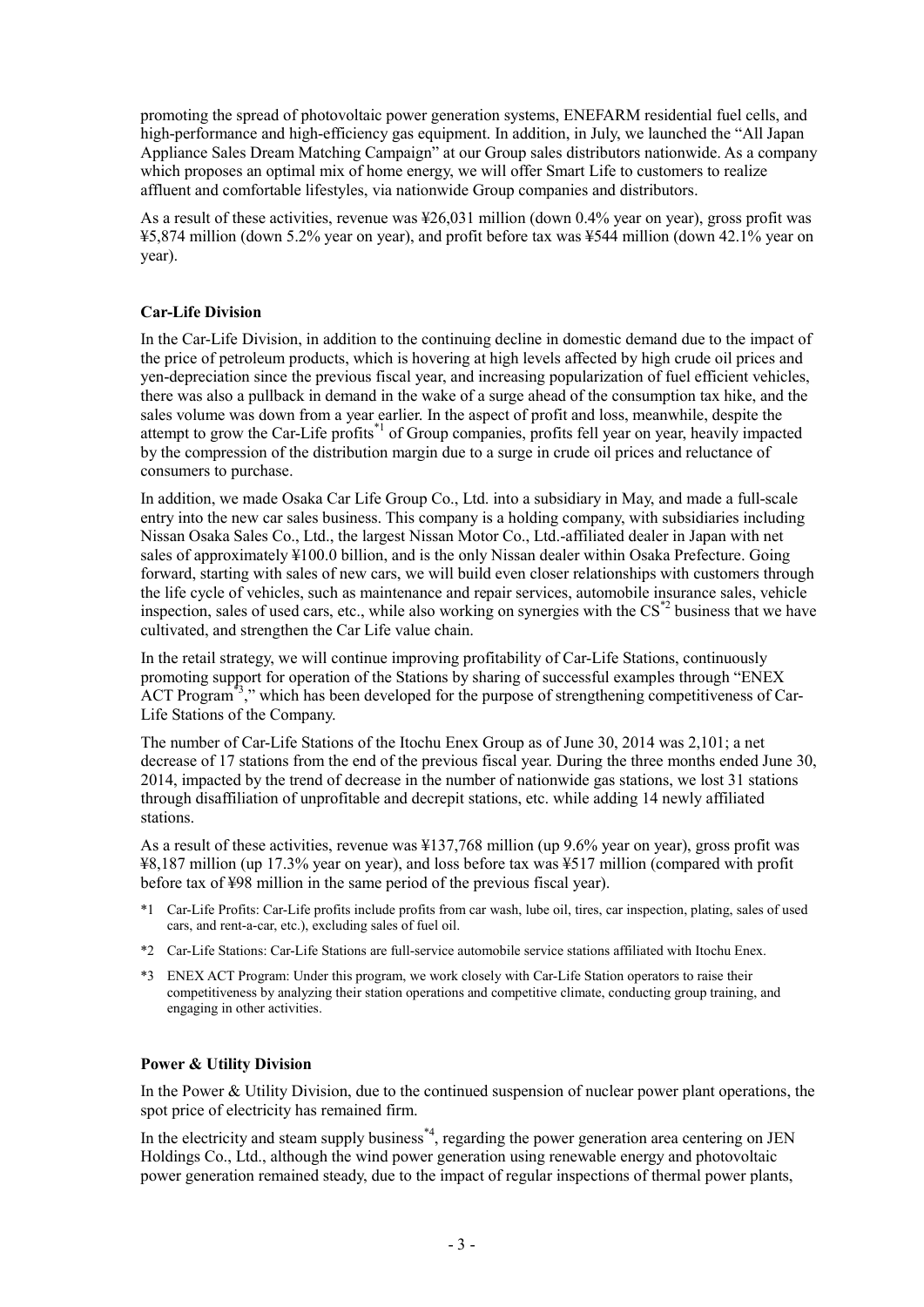and other factors, electricity production was below the corresponding period a year earlier. Meanwhile, regarding the electricity sales area centering on the Company, looking ahead to the full liberalization of electricity retail market in 2016, we are strengthening our efforts to expand the electricity business. In the previous fiscal year we sold electricity within the area controlled by each power company in Tokyo, Kansai and Chugoku areas. In this first quarter, however, we for the first time started selling electricity in the areas controlled by respective power companies in Tohoku, Chubu and Kyushu, and consequently, the amount of electricity sold under the division increased slightly from the corresponding period a year earlier. Profits also grew year on year thanks to prices remaining high in the wholesale power market, despite the increase in cost of sales, including a surge in fuel cost.

In the heat supply business<sup> $*5$ </sup>, the amount of heat sold was at the same level as in the corresponding period a year earlier, thanks to an increase in heat sold due to an increase in the number of tenants at customers, despite the decrease in the amount of heat sold as a result of efforts for energy conservation in the supply areas. Profits were somewhat down year on year due to an increase in raw materials costs, etc.

In the LNG sales business, the sales volume increased year on year with an increased sales to new customers who began transacting in the previous fiscal year.

As a result of these activities, revenue was ¥8,273 million (up 6.1% year on year), gross profit was ¥1,651 million (up 10.6% year on year), and profit before tax was ¥1,207 million (up 36.1% year on year).

- \*4 Electricity and steam supply business: Electricity and steam supply business supplies electricity and steam generated at time of power generation.
- \*5 Heat supply business: Heat supply business supplies cold and hot water for air conditioning to multiple office buildings and other buildings from a heat source plant using pipes.

#### **Energy Trade Division**

Energy Trade Division continued to face a difficult operating environment due to continuing slowing trend in demand for petroleum products, and a compression in distribution margins due to a surge in crude oil prices despite a move to reduce production of petroleum products.

At present, we are promoting development and expansion of the distribution functions for petroleum and other products.

In the domestic marine fuel sales business, we have deployed nine dedicated fuel supply ships nationwide in marine fuel sales for domestic operations, and in the AdBlue sales business, in response to the increasing popularization of urea SCR vehicles<sup>\*6</sup>, we have deployed 18 AdBlue supply bases nationwide.

In addition, in the asphalt sales business, we have established an asphalt supply network centering on 11 asphalt terminals nationwide and three company-owned vessels to carry asphalt. In the petroleum products trading business, we have built an optimal logistics environment by working to reinforce the facilities and functions in each business such as deploying oil storage depots and company-owned vessels for domestic operation.

We will continue working for further optimization and sophistication of our logistics functions in order to respond flexibly and swiftly to diversifying customer needs and market environment changes in Japan and abroad.

As a result of these activities, revenue was ¥54,684 million (down 5.3% year on year), gross profit was ¥1,412 million (down 17.0% year on year), and profit before tax was ¥180 million (down 51.2% year on year).

\*6 Urea SCR vehicle: Urea SCR vehicle purifies NOx using urea solution (AdBlue) and Selective Catalytic Reduction to reduce NOx in exhaust gas from diesel engines.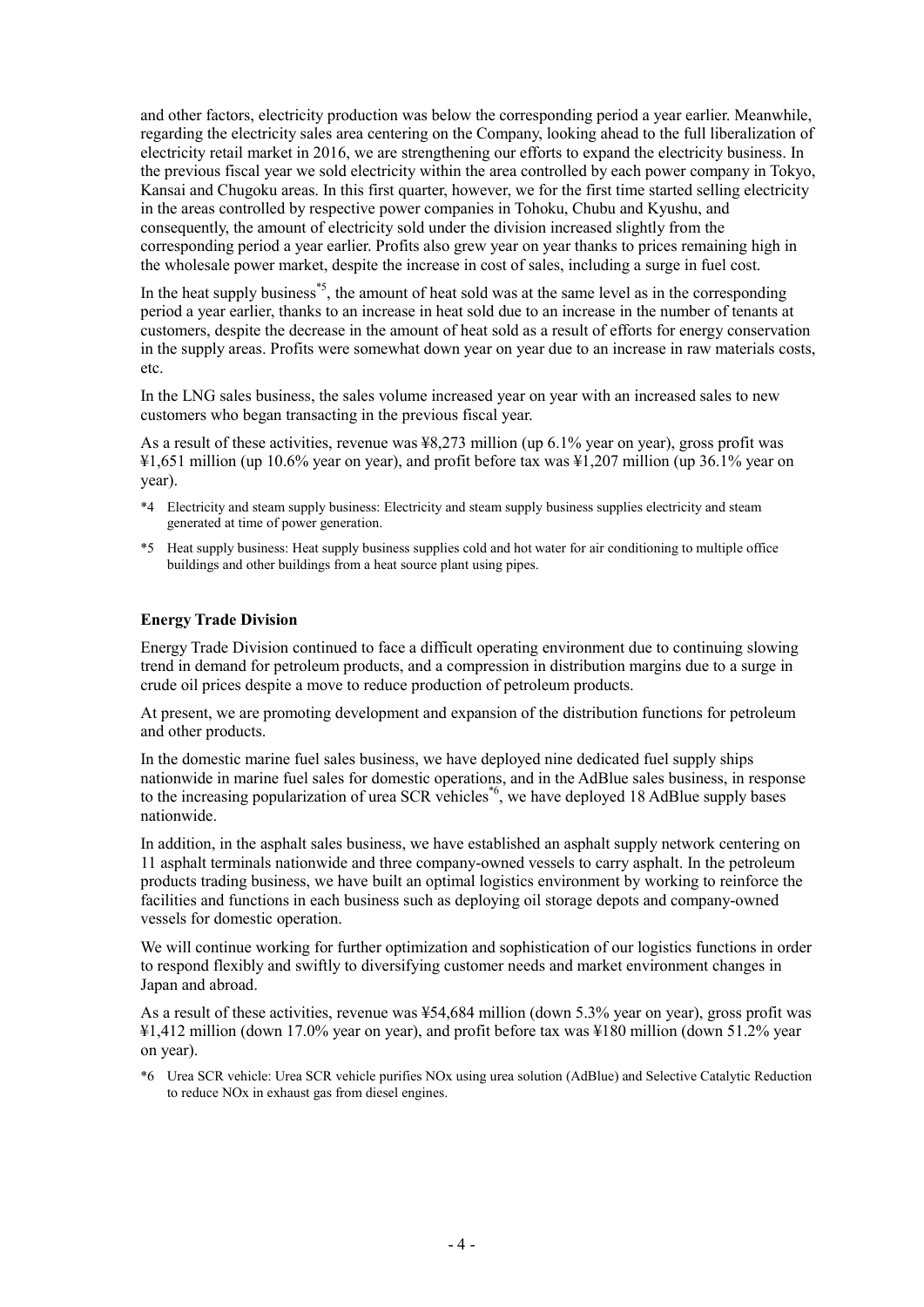### **(2) Explanation of Financial Position**

#### **Assets, liabilities and equity**

Total assets amounted to ¥335,609 million at June 30, 2014, an increase of ¥14,577 million from March 31, 2014. Total liabilities amounted to ¥227,017 million, an increase of ¥9,548 million from March 31, 2014. Total equity amounted to ¥108,592 million, an increase of ¥5,029 million from March 31, 2014. The increases in total assets, total liabilities and total equity are all mainly due to increases resulting from the new consolidation of Osaka Car Life Group Co., Ltd. and others, in particular.

### **Cash flows**

Cash and cash equivalents (net cash) totaled ¥16,113 million at June 30, 2014, an increase of ¥1,862 million from March 31, 2014, due to an increase in funds required for trading, etc.

### *Cash flows from operating activities*

Operating activities earned net cash of ¥9,627 million. This was derived mainly from inflows including profit before tax of ¥1,684 million, and depreciation expense, etc. of ¥2,344 million and increase in funds required for trading of ¥8,238 million, and an outflow of income taxes paid of ¥4,871 million.

### *Cash flows from investing activities*

Investing activities used net cash of ¥6,250 million. The main items were expenditures including payments for property, plant and equipment and investment property of ¥4,160 million and payments for the acquisition of Osaka Car Life Group Co., Ltd. of ¥2,202 million.

### *Cash flows from financing activities*

Financing activities used net cash of ¥1,504 million. The main items were ¥1,356 million for dividends paid.

### **(3) Explanation of Consolidated Earnings Forecasts and Other Forward-Looking Statements**

Although operating performance could be affected by various factors, including crude oil prices, market conditions, changes in the weather, and the Japanese government's energy policy, we have not revised our full-year consolidated earnings forecasts announced on April 30, 2014.

## **2. Matters Regarding Summary Information (Notes)**

## **(1) Changes in Significant Subsidiaries During the Period**

No items to report.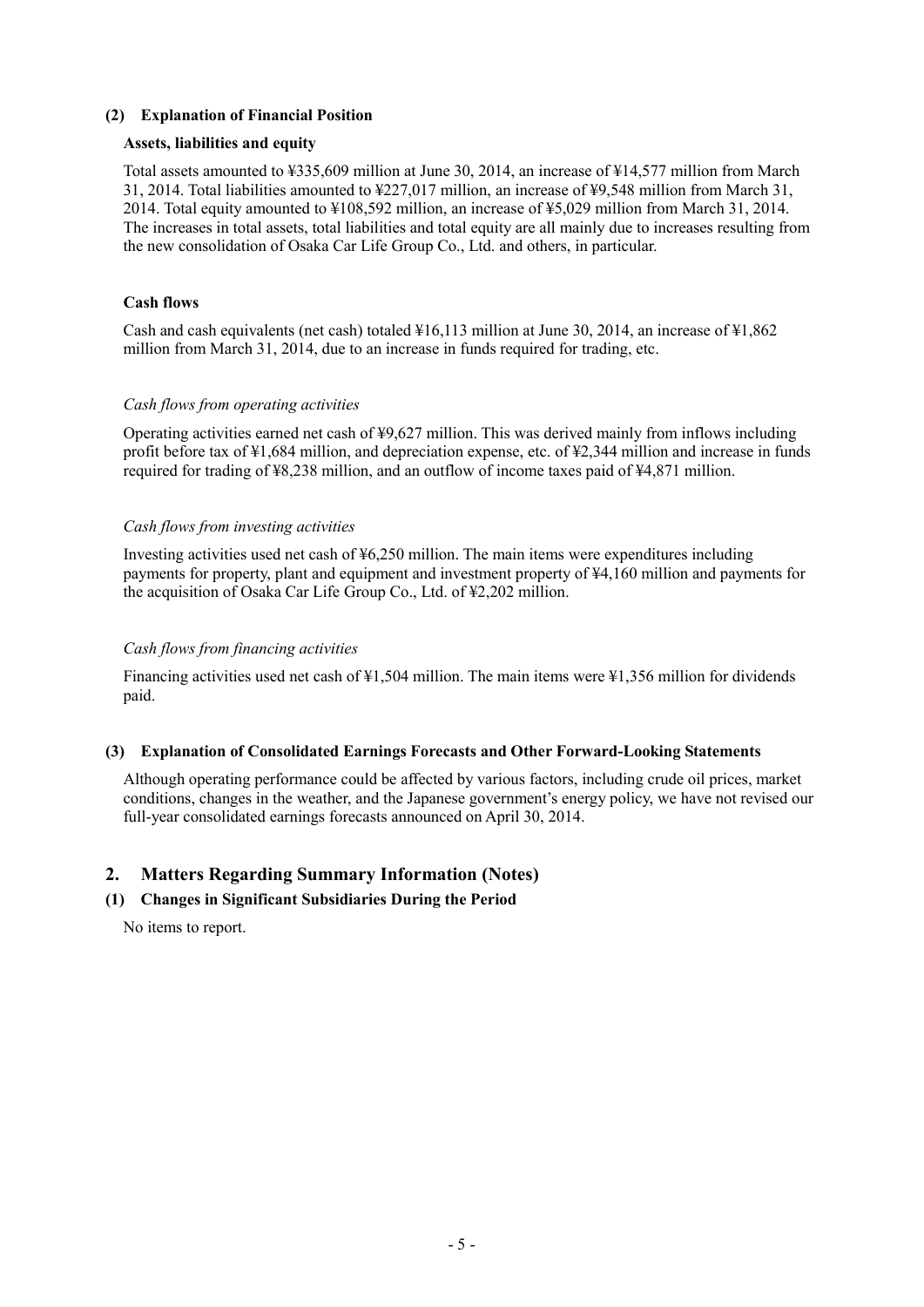#### **(2) Changes in Accounting Policies, Changes in Accounting Estimates, and Restatement of Prior Period Financial Statements**

The Itochu Enex Group has applied the following Standards and Interpretations from the three months ended June 30, 2014 in accordance with the respective transitional measures.

| Standard                                                                                                      | Name of standard                                      | Description of issuance and amendments                                                                        |
|---------------------------------------------------------------------------------------------------------------|-------------------------------------------------------|---------------------------------------------------------------------------------------------------------------|
| <b>IAS 32</b>                                                                                                 | Financial Instruments: Presentation                   | Clarification of requirements for presentation of<br>offsetting financial assets and financial<br>liabilities |
| <b>IAS 39</b>                                                                                                 | Financial Instruments: Recognition and<br>Measurement | Novation of derivatives and continuation of<br>hedge accounting                                               |
| IFRIC 21                                                                                                      | Levies                                                | Accounting treatment for liabilities associated<br>with levies                                                |
| IFRS 10                                                                                                       | <b>Consolidated Financial Statements</b>              |                                                                                                               |
| IFRS 12<br>Disclosure of Interests in Other Entities<br><b>IAS 27</b><br><b>Separate Financial Statements</b> |                                                       | Accounting treatment for investment held by<br>investors                                                      |
|                                                                                                               |                                                       |                                                                                                               |

As a result of the application of the IFRIC Interpretation 21 "Levies" as per the above, in the consolidated statement of financial position as of March 31, 2014, deferred tax assets increased by ¥308 million and other current financial liabilities increased by ¥865 million. In addition, in the consolidated statement of financial position as of June 30, 2014, other current assets decreased by ¥572 million, deferred tax assets increased by ¥205 million, and other current financial liabilities increased by ¥2 million.

In the quarterly consolidated statement of comprehensive income for the three months ended June 30, 2013 and for the three months ended June 30, 2014, cost of sales decreased by ¥69 million and ¥127 million, respectively, and distribution, general and administrative expense decreased by ¥151 million, and ¥162 million, respectively.

No other significant impact on the Itochu Enex Group exists from the application of the Standards and Interpretations.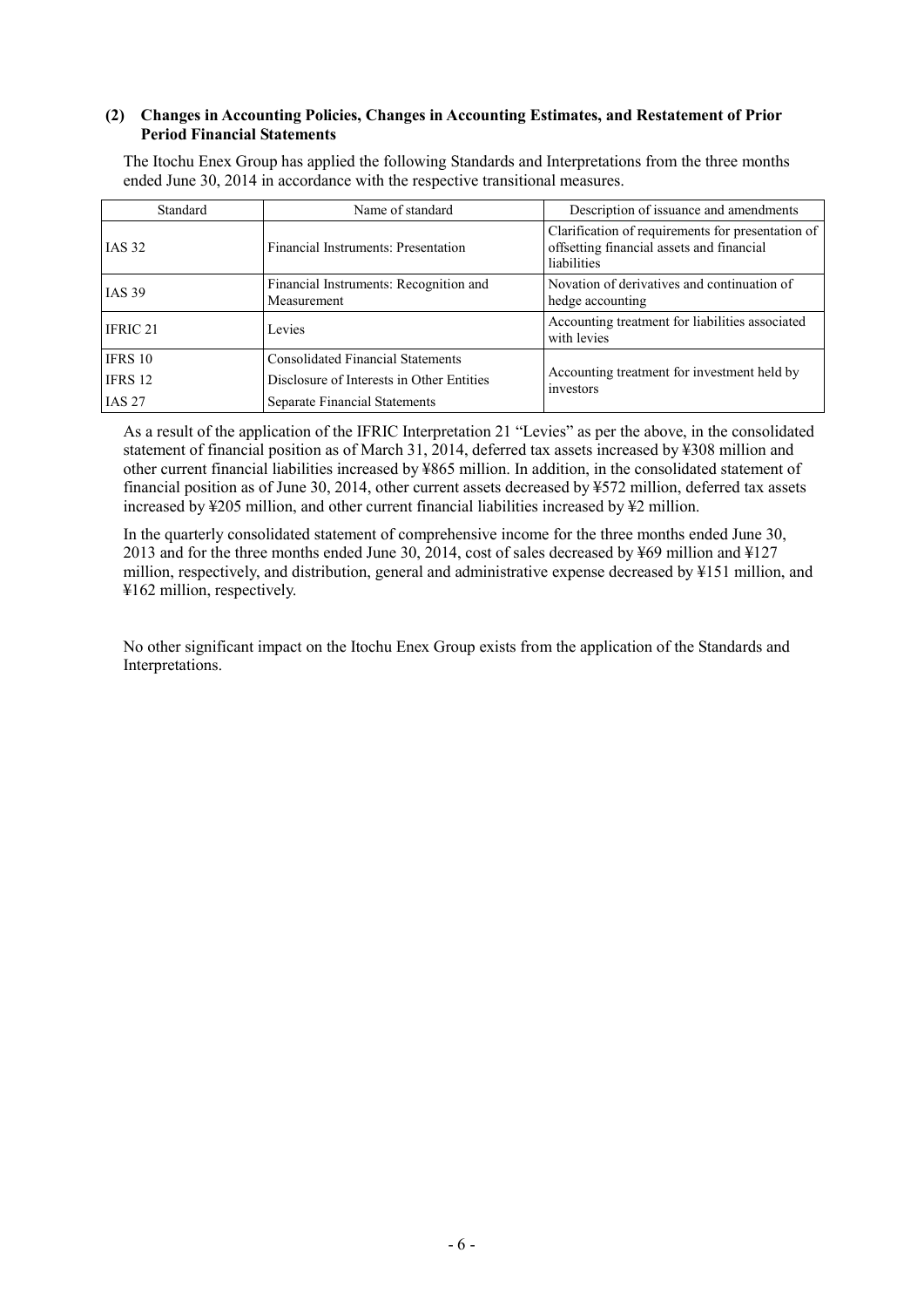## **3. Condensed Quarterly Consolidated Financial Statements**

## **(1) Condensed Quarterly Consolidated Statement of Financial Position**

| (Millions of yen)                                   |                |               |  |  |  |
|-----------------------------------------------------|----------------|---------------|--|--|--|
|                                                     | As of          | As of         |  |  |  |
|                                                     | March 31, 2014 | June 30, 2014 |  |  |  |
| <b>ASSETS</b>                                       |                |               |  |  |  |
| Current assets                                      |                |               |  |  |  |
| Cash and cash equivalents                           | 14,251         | 16,113        |  |  |  |
| Operating receivables                               | 140,289        | 111,631       |  |  |  |
| Other current financial assets                      | 11,213         | 13,340        |  |  |  |
| Inventories                                         | 18,655         | 26,255        |  |  |  |
| Trade advances paid                                 | 2,108          | 2,104         |  |  |  |
| Other current assets                                | 1,677          | 2,183         |  |  |  |
| Total current assets                                | 188,193        | 171,626       |  |  |  |
| Non-current assets                                  |                |               |  |  |  |
| Investments accounted for using equity method       | 5,927          | 5,756         |  |  |  |
| Other investments                                   | 7,349          | 8,062         |  |  |  |
| Non-current financial assets other than investments | 10,598         | 10,651        |  |  |  |
| Property, plant and equipment                       | 66,988         | 83,976        |  |  |  |
| Investment property                                 | 14,236         | 15,456        |  |  |  |
| Goodwill                                            | 229            | 229           |  |  |  |
| Intangible assets                                   | 10,280         | 23,200        |  |  |  |
| Deferred tax assets                                 | 15,470         | 14,828        |  |  |  |
| Other non-current assets                            | 1,762          | 1,825         |  |  |  |
| Total non-current assets                            | 132,839        | 163,983       |  |  |  |
| Total assets                                        | 321,032        | 335,609       |  |  |  |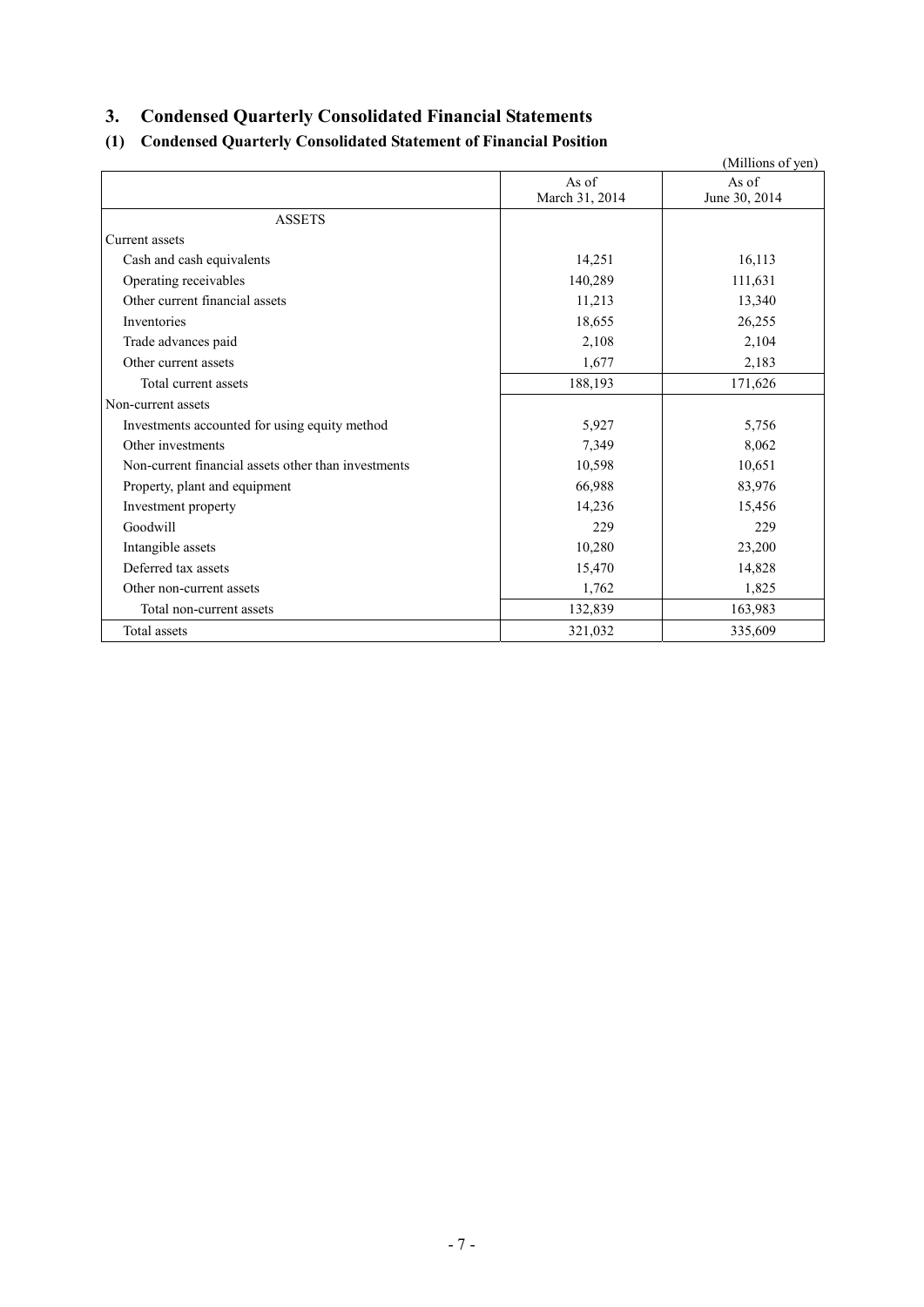| (Millions of yen)                             |                         |                        |  |  |  |
|-----------------------------------------------|-------------------------|------------------------|--|--|--|
|                                               | As of<br>March 31, 2013 | As of<br>June 30, 2014 |  |  |  |
| <b>LIABILITIES AND EQUITY</b>                 |                         |                        |  |  |  |
| Current liabilities                           |                         |                        |  |  |  |
| Current bonds and borrowings                  | 11,499                  | 18,051                 |  |  |  |
| Operating payables                            | 125,655                 | 110,997                |  |  |  |
| Other current financial liabilities           | 5,891                   | 8,204                  |  |  |  |
| Income taxes payable                          | 4,021                   | 561                    |  |  |  |
| Advances received                             | 5,648                   | 6,387                  |  |  |  |
| Other current liabilities                     | 6,487                   | 11,154                 |  |  |  |
| Total current liabilities                     | 159,201                 | 155,354                |  |  |  |
| Non-current liabilities                       |                         |                        |  |  |  |
| Non-current bonds and borrowings              | 27,099                  | 29,433                 |  |  |  |
| Other non-current financial liabilities       | 17,660                  | 24,319                 |  |  |  |
| Net defined benefit liability                 | 7,042                   | 10,008                 |  |  |  |
| Deferred tax liabilities                      | 2,409                   | 2,527                  |  |  |  |
| Provisions                                    | 3,372                   | 4,681                  |  |  |  |
| Other non-current liabilities                 | 686                     | 695                    |  |  |  |
| Total non-current liabilities                 | 58,268                  | 71,663                 |  |  |  |
| <b>Total liabilities</b>                      | 217,469                 | 227,017                |  |  |  |
| Equity                                        |                         |                        |  |  |  |
| Share capital                                 | 19,878                  | 19,878                 |  |  |  |
| Share premium                                 | 18,737                  | 18,737                 |  |  |  |
| Retained earnings                             | 59,377                  | 58,784                 |  |  |  |
| Other components of equity                    | (2,098)                 | (1,990)                |  |  |  |
| Treasury shares                               | (1,750)                 | (1,750)                |  |  |  |
| Total equity attributable to owners of parent | 94,144                  | 93,659                 |  |  |  |
| Non-controlling interests                     | 9,419                   | 14,933                 |  |  |  |
| Total equity                                  | 103,563                 | 108,592                |  |  |  |
| Total liabilities and equity                  | 321,032                 | 335,609                |  |  |  |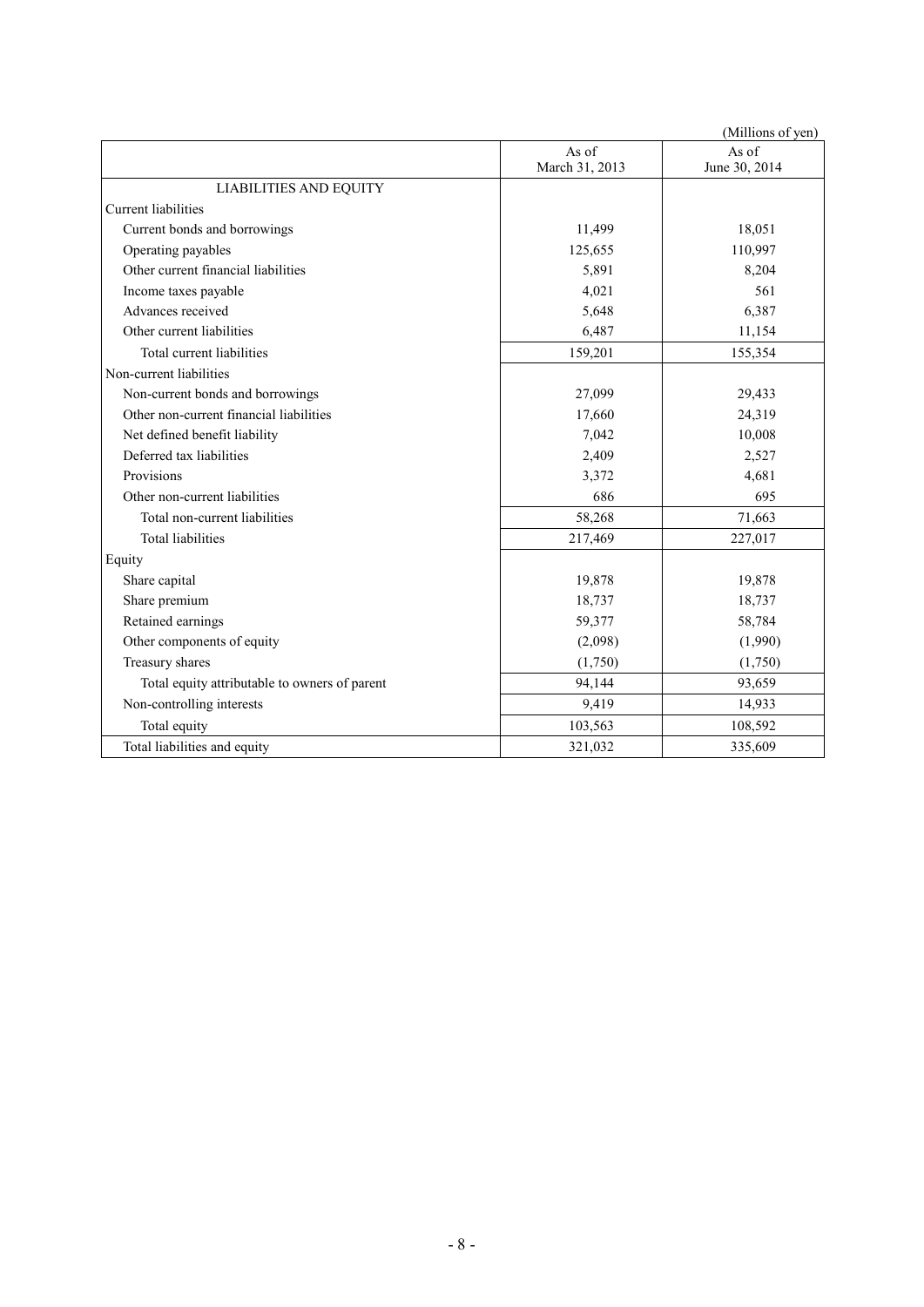## **(2) Condensed Quarterly Consolidated Statement of Comprehensive Income**

|                                                                            |                    | (Millions of yen)  |
|----------------------------------------------------------------------------|--------------------|--------------------|
|                                                                            | Three months ended | Three months ended |
|                                                                            | June 30, 2013      | June 30, 2014      |
| Revenue                                                                    | 217,360            | 226,788            |
| Cost of sales                                                              | (200, 960)         | (209, 633)         |
| Gross profit                                                               | 16,400             | 17,155             |
| Other income and expense                                                   |                    |                    |
| Distribution, general and administrative expense                           | (14,023)           | (15,586)           |
| Profit (loss) from non-current assets                                      | (55)               | (208)              |
| Other profit (loss)                                                        | 182                | 271                |
| Total other income and expense                                             | (13,896)           | (15, 523)          |
| Profit from operating activities                                           | 2,504              | 1,632              |
| Finance income and finance costs                                           |                    |                    |
| Interest received                                                          | $\overline{2}$     | 15                 |
| Dividends received                                                         | 217                | 202                |
| Interest paid                                                              | (177)              | (197)              |
| Other finance income (costs)                                               | (3)                | (3)                |
| Total finance income and finance costs                                     | 39                 | 17                 |
| Share of profit (loss) of investments accounted for using equity<br>method | (8)                | 35                 |
| Profit before tax                                                          | 2,535              | 1,684              |
| Income tax expense                                                         | (1,117)            | (741)              |
| Profit                                                                     | 1,418              | 943                |
| Profit attributable to owners of parent                                    | 1,207              | 763                |
| Profit attributable to non-controlling interests                           | 211                | 180                |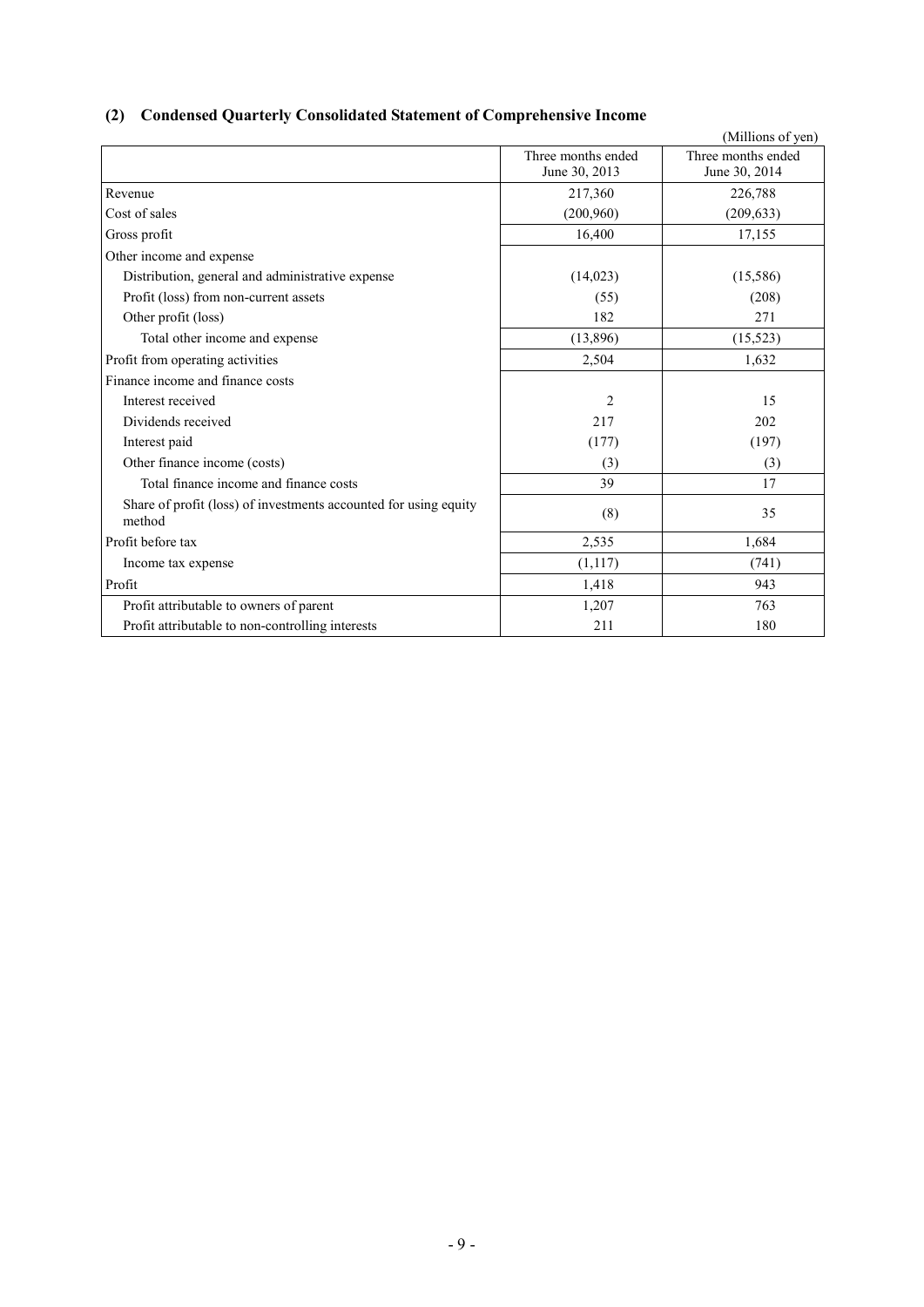|                                                                                   |                                     | (Millions of yen)                   |
|-----------------------------------------------------------------------------------|-------------------------------------|-------------------------------------|
|                                                                                   | Three months ended<br>June 30, 2013 | Three months ended<br>June 30, 2014 |
| Other comprehensive income (net of tax effect)                                    |                                     |                                     |
| Items that will not be transferred to profit or loss                              |                                     |                                     |
| Financial assets at FVTOCI                                                        | (60)                                | 303                                 |
| Other comprehensive income of associates accounted for using<br>the equity method |                                     | $\mathbf{0}$                        |
| Items that may be transferred to profit or loss                                   |                                     |                                     |
| Exchange differences on translation of foreign operations                         | (1)                                 | (7)                                 |
| Cash flow hedges                                                                  |                                     | (177)                               |
| Other comprehensive income of associates accounted for using<br>the equity method | 37                                  | (12)                                |
| Total other comprehensive income (net of tax effect)                              | (23)                                | 107                                 |
| Comprehensive income                                                              | 1,395                               | 1,050                               |
| Comprehensive income attributable to owners of parent                             | 1,184                               | 870                                 |
| Comprehensive income attributable to non-controlling interests                    | 211                                 | 180                                 |

|                                                       |       | Yen) |
|-------------------------------------------------------|-------|------|
| Earnings per share (attributable to owners of parent) |       |      |
| Basic                                                 | 10.68 | 6.75 |
| Diluted                                               |       | -    |

|           |                | $-0.111$<br>ven.<br>M1<br>Aillions<br>$\Omega$ |
|-----------|----------------|------------------------------------------------|
| Net sales | 03C<br>330,939 | 25.072<br>$\overline{\phantom{0}}$<br>----     |

(Note) Net sales are presented in accordance with the Japanese accounting practices and represent the total sum of amounts of transactions that the Company and its consolidated subsidiaries conducted as a party to the contract and transactions in which the Company and its consolidated subsidiaries were involved as an agent. This is the item voluntarily disclosed by the Company for investors' convenience and is not required to be disclosed under IFRSs.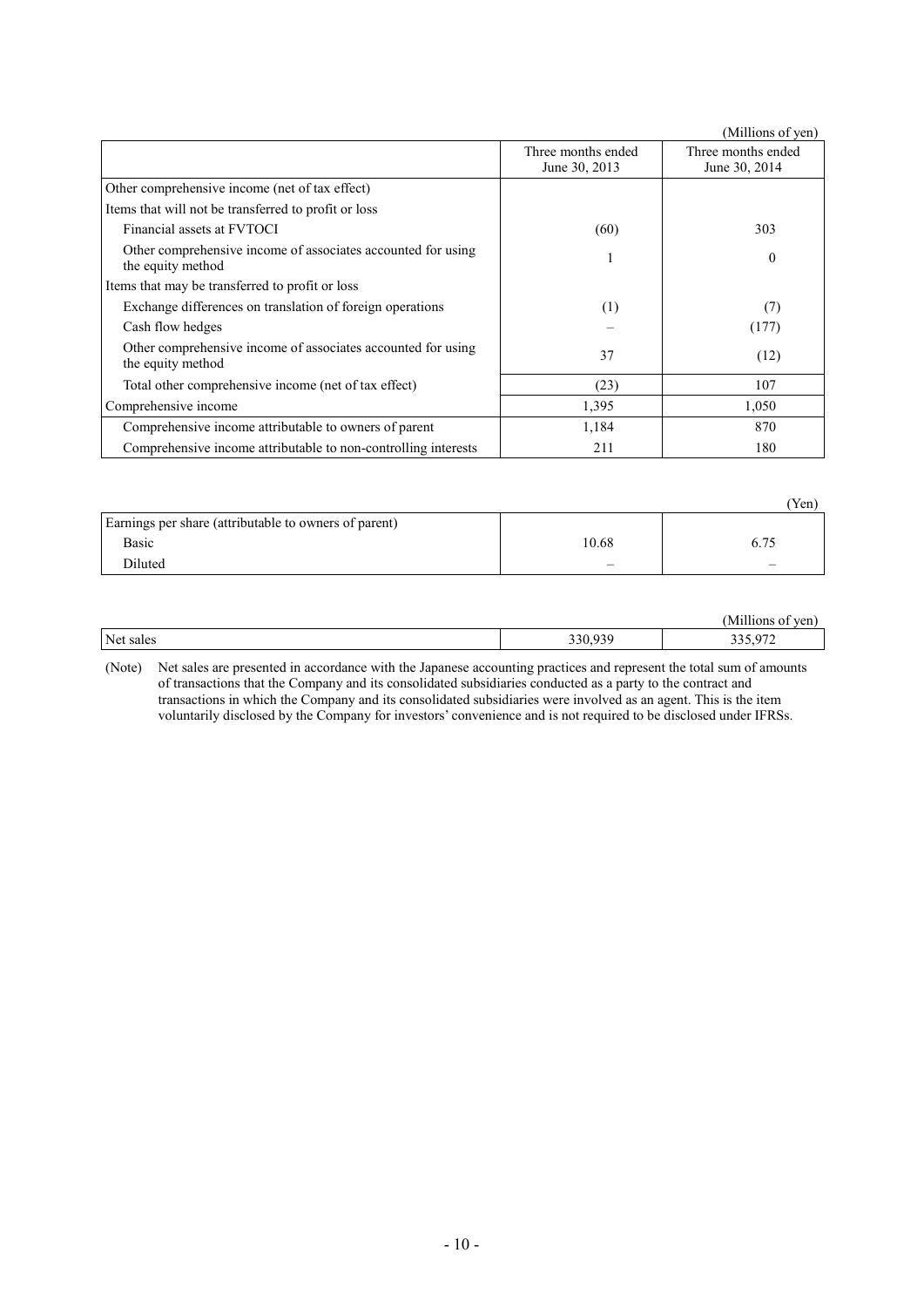|  | (3) Condensed Quarterly Consolidated Statement of Changes in Equity |  |
|--|---------------------------------------------------------------------|--|
|--|---------------------------------------------------------------------|--|

|                                                                                |                    | (Millions of yen)  |
|--------------------------------------------------------------------------------|--------------------|--------------------|
|                                                                                | Three months ended | Three months ended |
|                                                                                | June 30, 2013      | June 30, 2014      |
| Equity                                                                         |                    |                    |
| Share capital                                                                  |                    |                    |
| Balance at beginning of period                                                 | 19,878             | 19,878             |
| Balance at end of period                                                       | 19,878             | 19,878             |
| Share premium                                                                  |                    |                    |
| Balance at beginning of period                                                 | 18,737             | 18,737             |
| Balance at end of period                                                       | 18,737             | 18,737             |
| Retained earnings                                                              |                    |                    |
| Balance at beginning of period                                                 | 53,575             | 59,377             |
| Profit attributable to owners of parent                                        | 1,207              | 763                |
| Transfer from other components of equity                                       | 84                 |                    |
| Dividends paid to owners of parent                                             | (904)              | (1,356)            |
| Balance at end of period                                                       | 53,962             | 58,784             |
| Other components of equity                                                     |                    |                    |
| Balance at beginning of period                                                 | (1,527)            | (2,098)            |
| Other comprehensive income attributable to owners of parent                    | (23)               | 108                |
| Transfer to retained earnings                                                  | (84)               |                    |
| Balance at end of period                                                       | (1, 634)           | (1,990)            |
| Treasury shares                                                                |                    |                    |
| Balance at beginning of period                                                 | (1,750)            | (1,750)            |
| Purchase and disposal of treasury shares                                       | (0)                | (0)                |
| Balance at end of period                                                       | (1,750)            | (1,750)            |
| Total equity attributable to owners of parent                                  | 89,193             | 93,659             |
| Non-controlling interests                                                      |                    |                    |
| Balance at beginning of period                                                 | 8,175              | 9,419              |
| Profit attributable to non-controlling interests                               | 211                | 180                |
| Other comprehensive income attributable to non-controlling<br>interests        | $\mathbf{0}$       | $\mathbf{0}$       |
| Dividends paid to non-controlling interests                                    | (175)              | (215)              |
| Changes due to additional acquisition and sale of interests in<br>subsidiaries | 497                | 5,549              |
| Balance at end of period                                                       | 8,708              | 14,933             |
| Total equity                                                                   | 97,901             | 108,592            |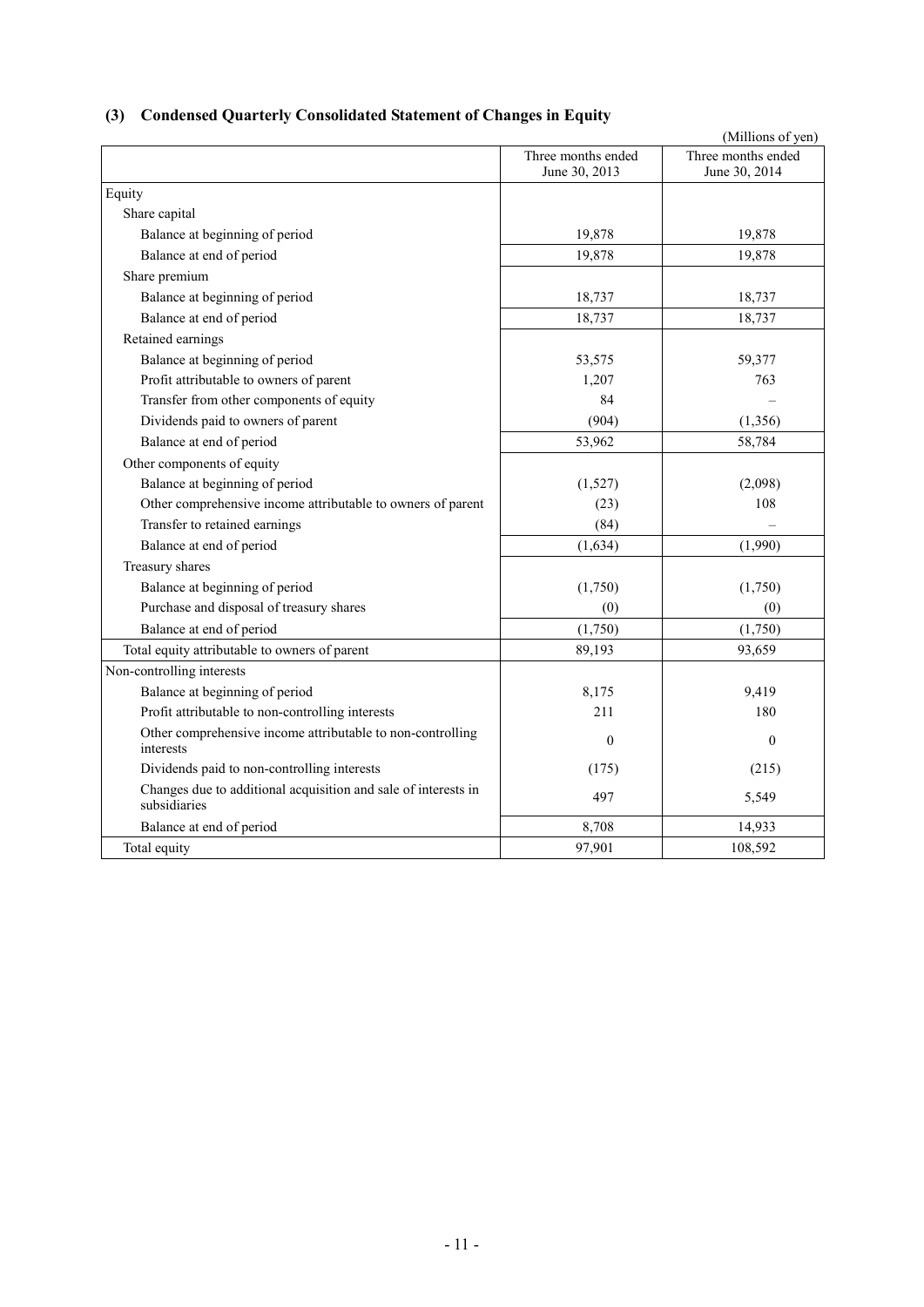## **(4) Condensed Quarterly Consolidated Statement of Cash Flows**

|                                                                                 |                                     | (Millions of yen)                   |
|---------------------------------------------------------------------------------|-------------------------------------|-------------------------------------|
|                                                                                 | Three months ended<br>June 30, 2013 | Three months ended<br>June 30, 2014 |
| Cash flows from (used in) operating activities                                  |                                     |                                     |
| Profit before tax                                                               | 2,535                               | 1,684                               |
| Depreciation expense, etc.                                                      | 2,572                               | 2,344                               |
| Credit losses                                                                   | 115                                 | (82)                                |
| Loss (profit) from non-current assets                                           | 55                                  | 208                                 |
| Finance income and finance costs                                                | (39)                                | (17)                                |
| Share of loss (profit) of investments accounted for using equity<br>method      | 8                                   | (35)                                |
| Decrease (increase) in operating receivables                                    | 25,770                              | 31,167                              |
| Decrease (increase) in inventories                                              | (4,461)                             | 2,265                               |
| Increase (decrease) in operating payables                                       | (22, 259)                           | (25, 194)                           |
| Other, net                                                                      | 1,580                               | 2,115                               |
| Interest and dividends received                                                 | 288                                 | 208                                 |
| Interest paid                                                                   | (63)                                | (165)                               |
| Income taxes paid                                                               | (3, 846)                            | (4, 871)                            |
| Net cash flows from (used in) operating activities                              | 2,255                               | 9,627                               |
| Cash flows from (used in) investing activities                                  |                                     |                                     |
| Purchase of investments                                                         | (1)                                 | (1)                                 |
| Proceeds from sales of investments                                              | 934                                 | 157                                 |
| Purchase of subsidiaries, net of cash acquired                                  | (1, 247)                            | (2,202)                             |
| Loans made to other parties                                                     | (209)                               | (809)                               |
| Cash receipt from repayment of loans made to other parties                      | 112                                 | 959                                 |
| Payments for property, plant and equipment and investment<br>property           | (2,808)                             | (4,160)                             |
| Proceeds from sales of property, plant and equipment and<br>investment property | 188                                 | 135                                 |
| Purchase of intangible assets                                                   | (115)                               | (335)                               |
| Proceeds from sales of intangible assets                                        | $\mathbf{0}$                        | 6                                   |
| Net cash flows from (used in) investing activities                              | (3, 146)                            | (6,250)                             |
| Cash flows from (used in) financing activities                                  |                                     |                                     |
| Capital raised through bonds and borrowings                                     |                                     | 2,346                               |
| Repayments of bonds and borrowings                                              | (702)                               | (754)                               |
| Net increase (decrease) in current borrowings                                   | (564)                               | (1,525)                             |
| Dividends paid to owners of parent                                              | (904)                               | (1, 356)                            |
| Dividends paid to non-controlling interests                                     | (175)                               | (215)                               |
| Other, net                                                                      | (0)                                 | (0)                                 |
| Net cash flows from (used in) financing activities                              | (2, 345)                            | (1,504)                             |
| Increase (decrease) in cash and cash equivalents                                | (3,236)                             | 1,873                               |
| Cash and cash equivalents at beginning of period                                | 18,062                              | 14,251                              |
| Effect of exchange rate fluctuation on cash and cash equivalents                | 47                                  | (11)                                |
| Cash and cash equivalents at end of period                                      | 14,873                              | 16,113                              |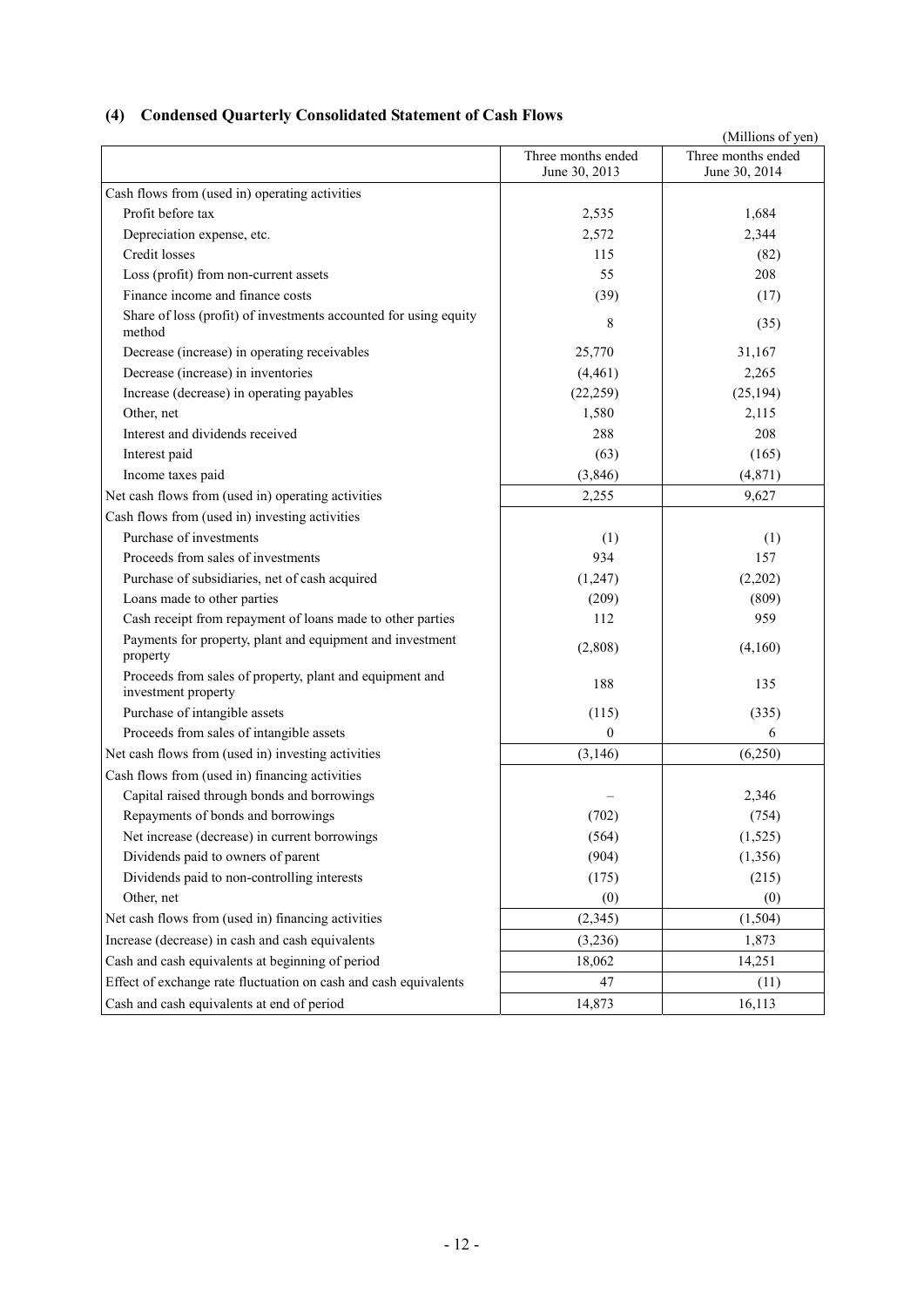### **(5) Notes on Uncertainties of Entity's Ability to Continue as Going Concern**

For the three months ended June 30, 2014

No items to report.

#### **(6) Segment Information**

For the three months ended June 30, 2013

|                                    | Reportable segment |          |                      |                 |         |       |         |                          |                   |
|------------------------------------|--------------------|----------|----------------------|-----------------|---------|-------|---------|--------------------------|-------------------|
|                                    | Home-Life          | Car-Life | Power $&$<br>Utility | Energy<br>Trade | Total   | Other | Total   | Adjustment               | Consolidat-<br>ed |
| Revenue                            |                    |          |                      |                 |         |       |         |                          |                   |
| Revenue from<br>external customers | 26,149             | 125,661  | 7,797                | 57,722          | 217,329 | 31    | 217,360 | $\overline{\phantom{0}}$ | 217,360           |
| Intersegment<br>revenue            | 92                 | 2,439    | -                    | 93              | 2,624   | 48    | 2,672   | (2,672)                  |                   |
| Total revenue                      | 26,241             | 128,100  | 7,797                | 57,815          | 219,953 | 79    | 220,032 | (2,672)                  | 217,360           |
| Gross profit                       | 6,198              | 6.983    | 1,492                | 1,700           | 16,373  | 27    | 16,400  |                          | 16,400            |
| Segment profit                     | 940                | 98       | 887                  | 369             | 2,294   | 15    | 2,309   | 226                      | 2,535             |
|                                    |                    |          |                      |                 |         |       |         |                          |                   |
| Net sales                          | 27,211             | 134,988  | 8,297                | 160,233         | 330,729 | 210   | 330,939 |                          | 330,939           |

(Millions of yen)

 $(Millions of you)$ 

(Note) Intersegment transactions have been conducted at ordinary transaction prices.

Segment profit was adjusted based on profit before tax in the condensed quarterly consolidated statement of comprehensive income.

The adjustment of ¥226 million to segment profit represents corporate profit (loss) not allocated to reportable segments.

Net sales are an item voluntarily disclosed by the Company and represent the amount of sales in accordance with Japanese accounting practices.

|  |  | For the three months ended June 30, 2014 |  |  |  |  |
|--|--|------------------------------------------|--|--|--|--|
|--|--|------------------------------------------|--|--|--|--|

|                                    |                    |          |                          |                 |         |       |         |            | (TATHIOHS OF ACH) |
|------------------------------------|--------------------|----------|--------------------------|-----------------|---------|-------|---------|------------|-------------------|
|                                    | Reportable segment |          |                          |                 |         |       |         |            |                   |
|                                    | Home-Life          | Car-Life | Power $\&$<br>Utility    | Energy<br>Trade | Total   | Other | Total   | Adjustment | Consolidat-<br>ed |
| Revenue                            |                    |          |                          |                 |         |       |         |            |                   |
| Revenue from<br>external customers | 26,031             | 137,768  | 8,273                    | 54,684          | 226,756 | 32    | 226,788 | -          | 226,788           |
| Intersegment<br>revenue            | 207                | 430      | $\overline{\phantom{0}}$ | 128             | 765     | 60    | 825     | (825)      |                   |
| Total revenue                      | 26,238             | 138,198  | 8,273                    | 54,812          | 227,521 | 92    | 227,613 | (825)      | 226,788           |
| Gross profit                       | 5,874              | 8,187    | 1,651                    | 1,412           | 17,124  | 31    | 17,155  |            | 17,155            |
| Segment profit<br>$(\text{loss})$  | 544                | (517)    | 1,207                    | 180             | 1,414   | 8     | 1,422   | 262        | 1,684             |
|                                    |                    |          |                          |                 |         |       |         |            |                   |
| Net sales                          | 27,359             | 147,050  | 9,220                    | 152,305         | 335,934 | 38    | 335,972 |            | 335,972           |

(Note) Intersegment transactions have been conducted at ordinary transaction prices.

Segment profit was adjusted based on profit before tax in the condensed quarterly consolidated statement of comprehensive income.

The adjustment of ¥262 million to segment profit represents corporate profit (loss) not allocated to reportable segments.

Net sales are an item voluntarily disclosed by the Company and represent the amount of sales in accordance with Japanese accounting practices.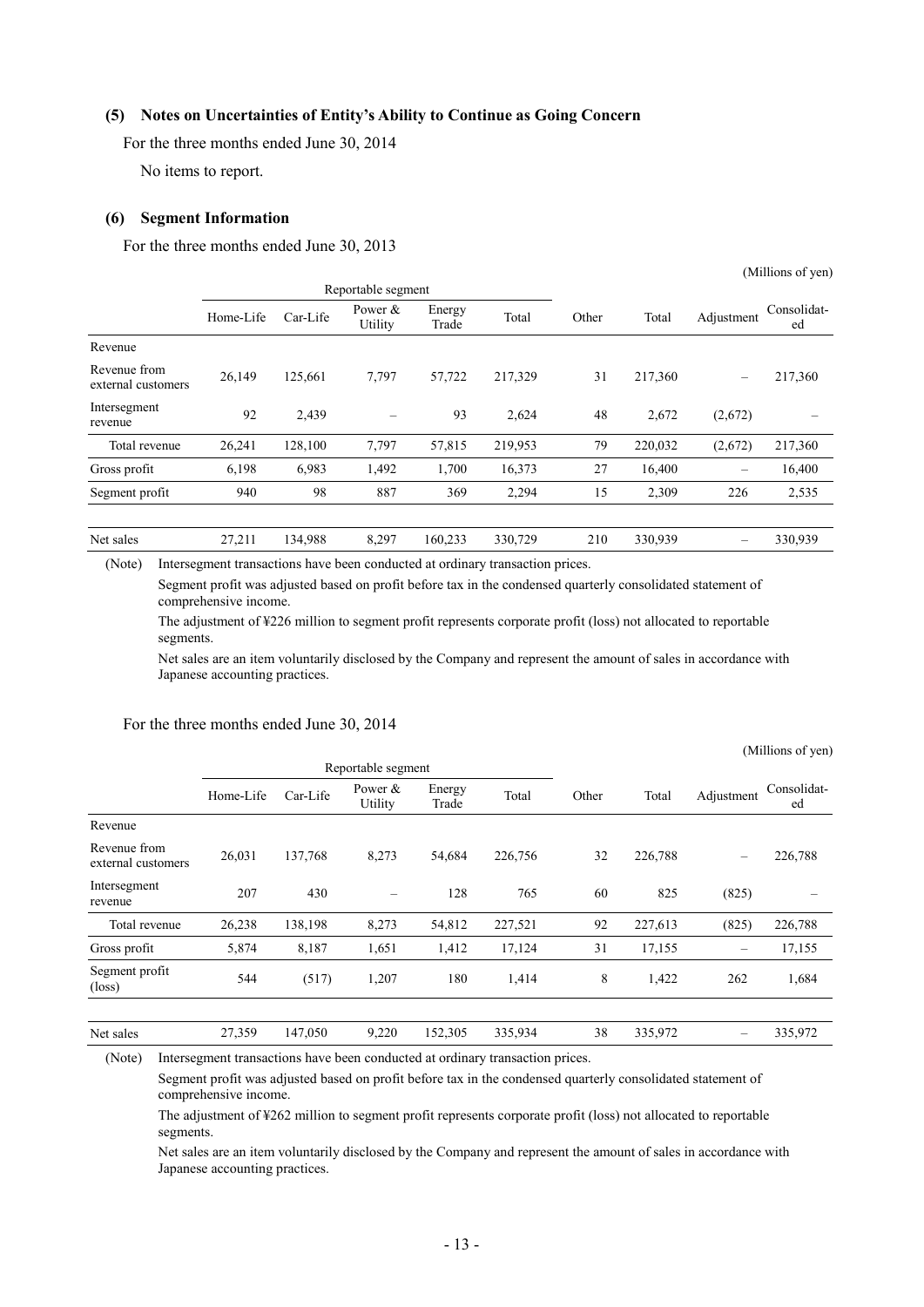#### Change in reportable segments

During the three months ended June 30, 2014, the Company has changed the name of "Total Home-Life Division" to "Home-Life Division." Segment information during the three months ended June 30, 2013 has been restated to reflect the change in reportable segments.

#### **(7) Business Combinations**

For the three months ended June 30, 2014

The material business combination during the three months ended June 30, 2014 was as follows:

#### Acquisition of shares of Osaka Car Life Group Co., Ltd.

Following a resolution at a Board of Directors' meeting held on April 17, 2014 to acquire 200 issued shares (51.95% of the total number of issued shares) of Osaka Car Life Group Co., Ltd. ("OCG"), which owns subsidiaries including Nissan Osaka Sales Co., Ltd., thereby making it into a subsidiary, the Company concluded a share transfer agreement with NMC 2007 Investment Limited Partnership as of the same date and acquired the shares for ¥6,000 million on May 27, 2014. The aim of this acquisition of shares is for the Company's Car-Life Division to extend its reach beyond sales of fuel among others and the operation of Car-Life Stations by making a full-scale entry into the automobilerelated business. In this way, the move will contribute to the division's aims of "strengthening the Car-Life value chain" and "increasing added value across the entire value chain." Organically combining the business assets of OCG and the Company will further enhance the existing business base of the Company, which primarily includes fuel sales. Moreover, the Company will also pursue synergies to propose new value for customers' motoring lifestyles.

|                                                                                                    | (Millions of yen) |
|----------------------------------------------------------------------------------------------------|-------------------|
| Item                                                                                               | Amount            |
| Fair value of consideration paid (Notes 1 and 2)                                                   | 6,000             |
| Fair value of non-controlling interests                                                            | 5,549             |
| Total                                                                                              | 11,549            |
| Fair value of assets acquired and liabilities assumed                                              |                   |
| Current assets                                                                                     | 17,183            |
| Non-current assets                                                                                 | 30,577            |
| Current liabilities                                                                                | (24, 523)         |
| Non-current liabilities                                                                            | (11,688)          |
| Net assets                                                                                         | 11,549            |
| (Notes) 1. The consideration paid was settled in cash.<br>2. There is no contingent consideration. |                   |

(1) The fair values of consideration paid, assets acquired and liabilities assumed, and non-controlling interests as of the acquisition date are shown below:

The fair values of assets acquired and liabilities assumed and non-controlling interests were determined comprehensively taking into account the financial and assets conditions reviewed through due diligence by a third party, assessment of corporate value by a financial advisor, etc.

Distribution, general and administrative expense of ¥97 million were recorded as acquisition-related costs for the business combination.

(Note) As of June 30, 2014, with regard to the amount of assets accepted and liabilities assumed as of the date of the business combination, etc., since the contents of recognizable assets and liabilities as of business combination date are under close examination, tentative accounting has been performed.